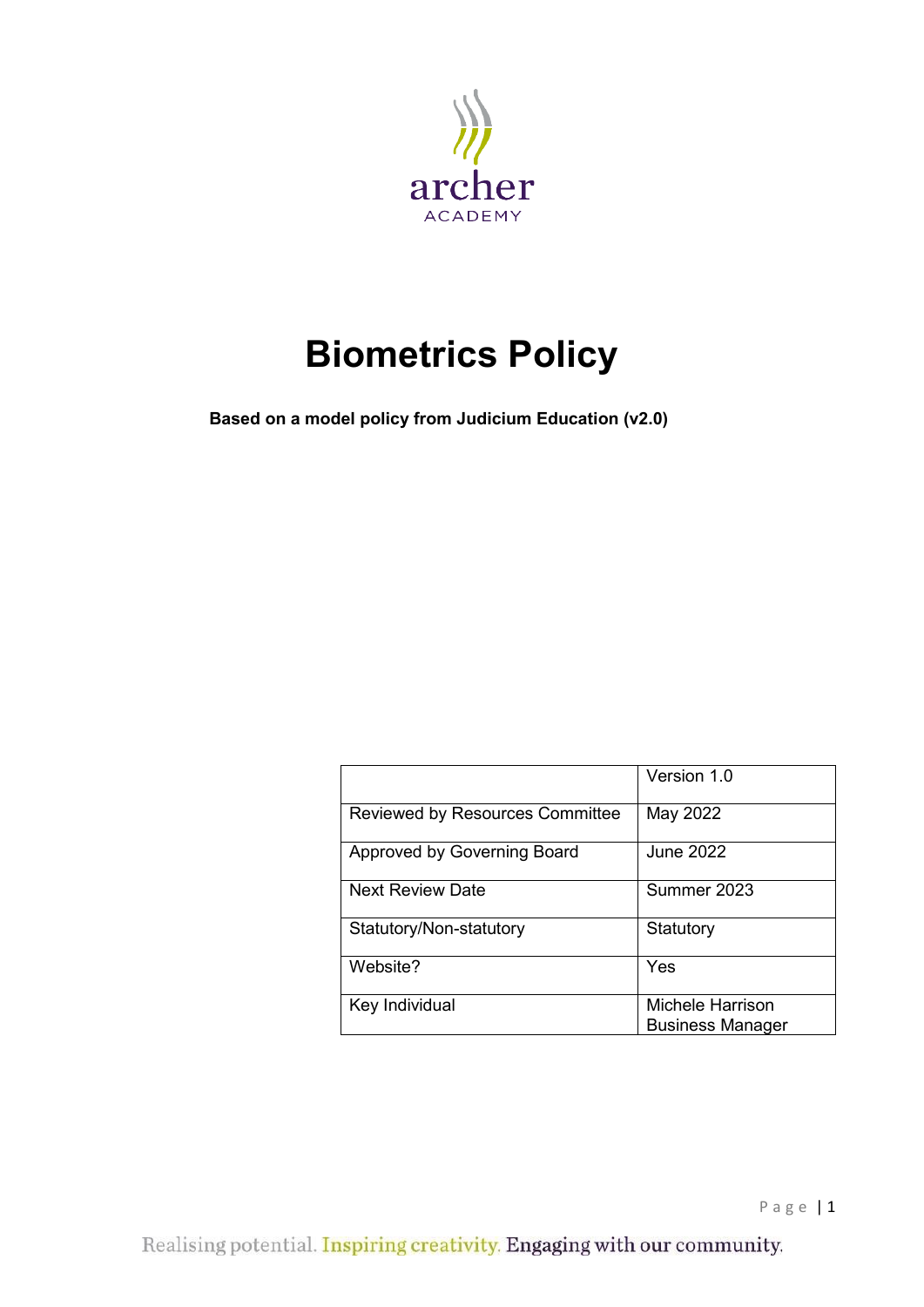# Contents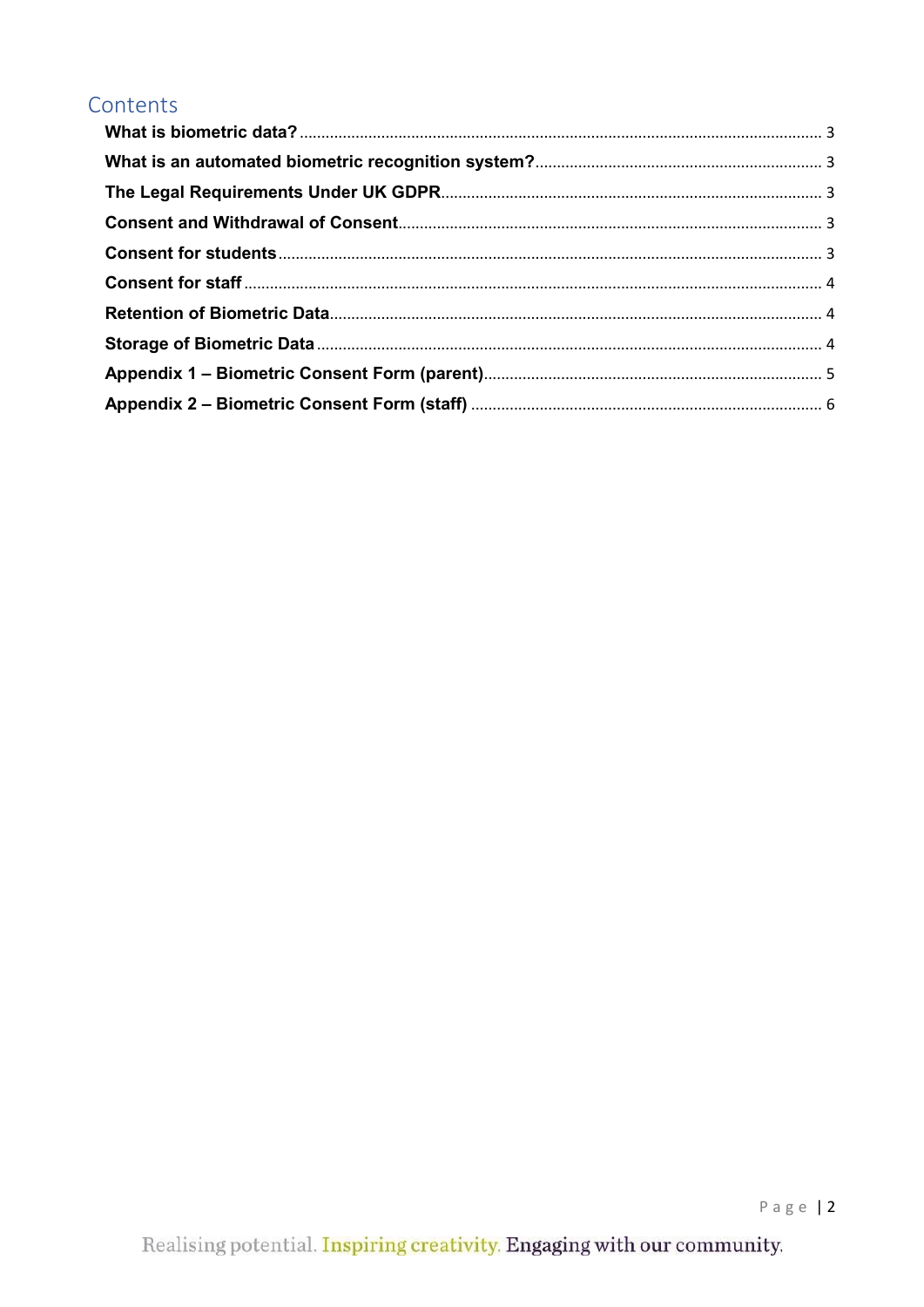# <span id="page-2-0"></span>**What is biometric data?**

Biometric data means personal information about an individual's physical or behavioural characteristics that can be used to identify that person; this can include their fingerprints, facial shape, retina and iris patterns, and hand measurements.

All biometric data is considered to be special category data under the UK General Data Protection Regulation (UK GDPR). This means the data is more sensitive and requires more protection as this type of data could create more significant risks to a person's fundamental rights and freedoms.

This policy complies with The Protection of Freedoms Act 2012 (sections 26 to 28), the Data Protection Act 2018 and the UK GDPR.

#### <span id="page-2-1"></span>**What is an automated biometric recognition system?**

An automated biometric recognition system uses technology which measures an individual's physical or behavioural characteristics by using equipment that operates 'automatically' (i.e. electronically). Information from the individual is automatically compared with biometric information stored in the system to see if there is a match in order to recognise or identify the individual.

#### <span id="page-2-2"></span>**The Legal Requirements Under UK GDPR**

'Processing' of biometric information includes obtaining, recording or holding the data or carrying out any opeation or set of operations on the data including (but not limited to) disclosing it, deleting it, organising it or altering it.

As biometric data is special category data, in order to lawfully process this data, the School must have a legal basis for processing personal data and a separate condition for processing special category data. When processing biometric data, the School rely on explicit consent (which satisfies the fair processing conditions for personal data and special category data). Consent is obtained using the consent form as shown in the attached appendix.

The School process biometric data as an aim to make significant improvements to our catering facilities and for students to be able to use the photocopiers.

#### <span id="page-2-3"></span>**Consent and Withdrawal of Consent**

The School will not process biometric information without the relevant consent.

#### <span id="page-2-4"></span>**Consent for students**

When obtaining consent for students, both parents will be notified that the School intend to use and process their child's biometric information. The School only require written consent from one parent (in accordance with the Protection of Freedoms Act 2012), provided no parent objects to the processing.

If a parent objects to the processing, then the School will not be permitted to use that child's biometric data and alternatives will be provided.

The child may also object to the processing of their biometric data. If a child objects, the School will not process or continue to process their biometric data, irrespective of whether consent has been provided by the parent(s).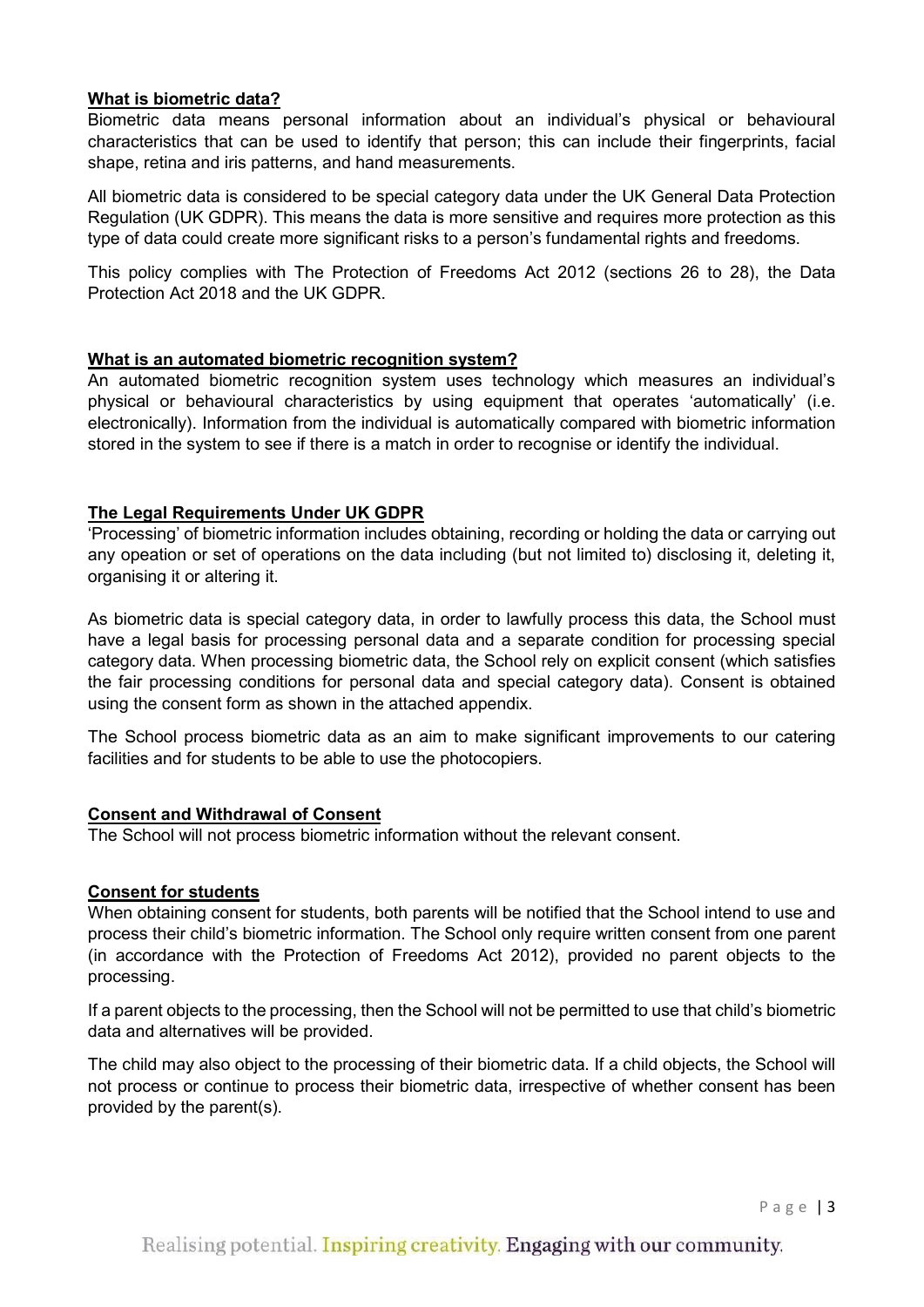Where there is an objection, the School will provide reasonable alternatives which will allow the child to access the same facilities that they would have had access to had their biometrics been used.

Students and parents can also object at a later stage to the use of their child's/their biometric data. Should a parent wish to withdraw their consent, they can do so by writing to the School at dpo@thearcheracademy.org.uk requesting that the School no longer use their child's biometric data.

Students who wish for the School to stop using their biometric data do not have to put this in writing but should let the Business Manager know.

The consent will last for the time period that your child attends the School (unless it is withdrawn).

#### <span id="page-3-0"></span>**Consent for staff**

The School will seek consent of staff before processing their biometric data. If the staff member objects, the School will not process or continue to process the biometric data and will provide reasonable alternatives. Staff who wish for the School to stop using their biometric data should do so by writing to the Business Manager.

The consent will last for the time period that the staff member remains employed by the School (unless it is withdrawn).

# <span id="page-3-1"></span>**Retention of Biometric Data**

Biometric data will be stored by the School for as long as consent is provided (and not withdrawn).

Once a student or staff member leaves, the biometric data will be deleted from the School's system within 5 school days.

# <span id="page-3-2"></span>**Storage of Biometric Data**

At the point that consent is withdrawn, the School will take steps to delete their biometric data from the system and within 5 school days.

Biometric data will be kept securely and systems will be put in place to prevent any unauthorised or unlawful access/use.

The biometric data is only used for the purposes for which it was obtained and such data will not be unlawfully disclosed to third parties.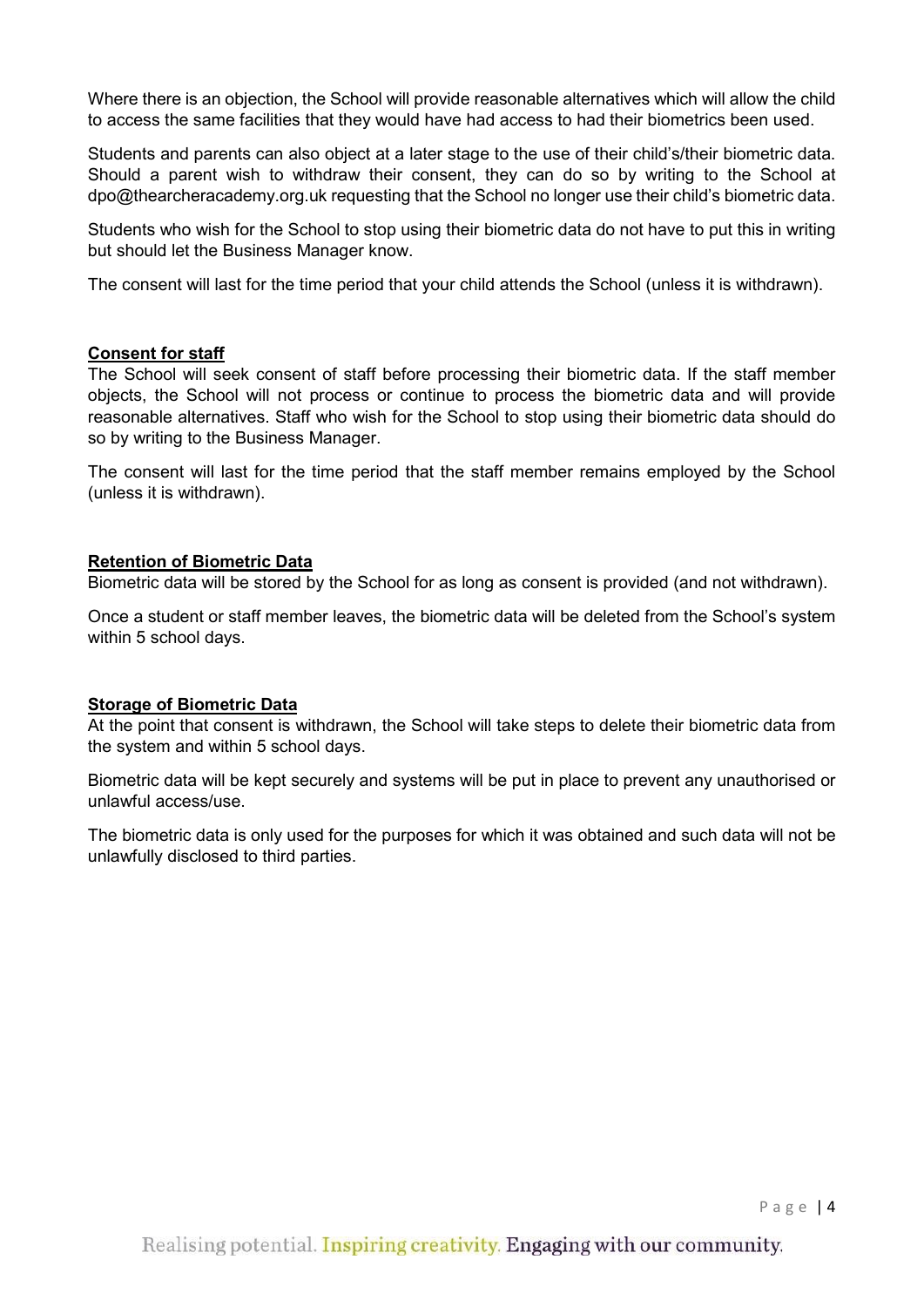# <span id="page-4-0"></span>**Appendix 1 – Biometric Consent Form (parent)**

Please sign below if you consent to the school taking and using information from your child's fingerprint as part of an automated biometric recognition system. This biometric information will be used by the school for the purpose of charging for school meals and to enable students to use the photocopiers.

In signing this form, you are authorising the school to use your child's biometric information for this purpose until he/she either leaves the school or ceases to use the system.

If you wish to withdraw your consent at any time, this must be done so in writing and sent to [dpo@thearcheracademy.org.uk](mailto:dpo@thearcheracademy.org.uk) Once your child ceases to use the biometric recognition system, his/her biometric information will be securely deleted by the school within 5 school days.

For further information on the processing of biometric data, please see our Biometrics Policy which is available on our website [here](https://thearcheracademy.org.uk/data-protection/) or from the school office.

| <b>Parental Consent:</b>                                                                                                                                                                                          |
|-------------------------------------------------------------------------------------------------------------------------------------------------------------------------------------------------------------------|
| Having read the above guidance information, I give consent to information from the<br>fingerprint of my child being taken and used by the school for use as part of an automated<br>biometric recognition system. |
| I understand that I can withdraw this consent at any time.                                                                                                                                                        |
|                                                                                                                                                                                                                   |
|                                                                                                                                                                                                                   |
|                                                                                                                                                                                                                   |
|                                                                                                                                                                                                                   |

Page | 5